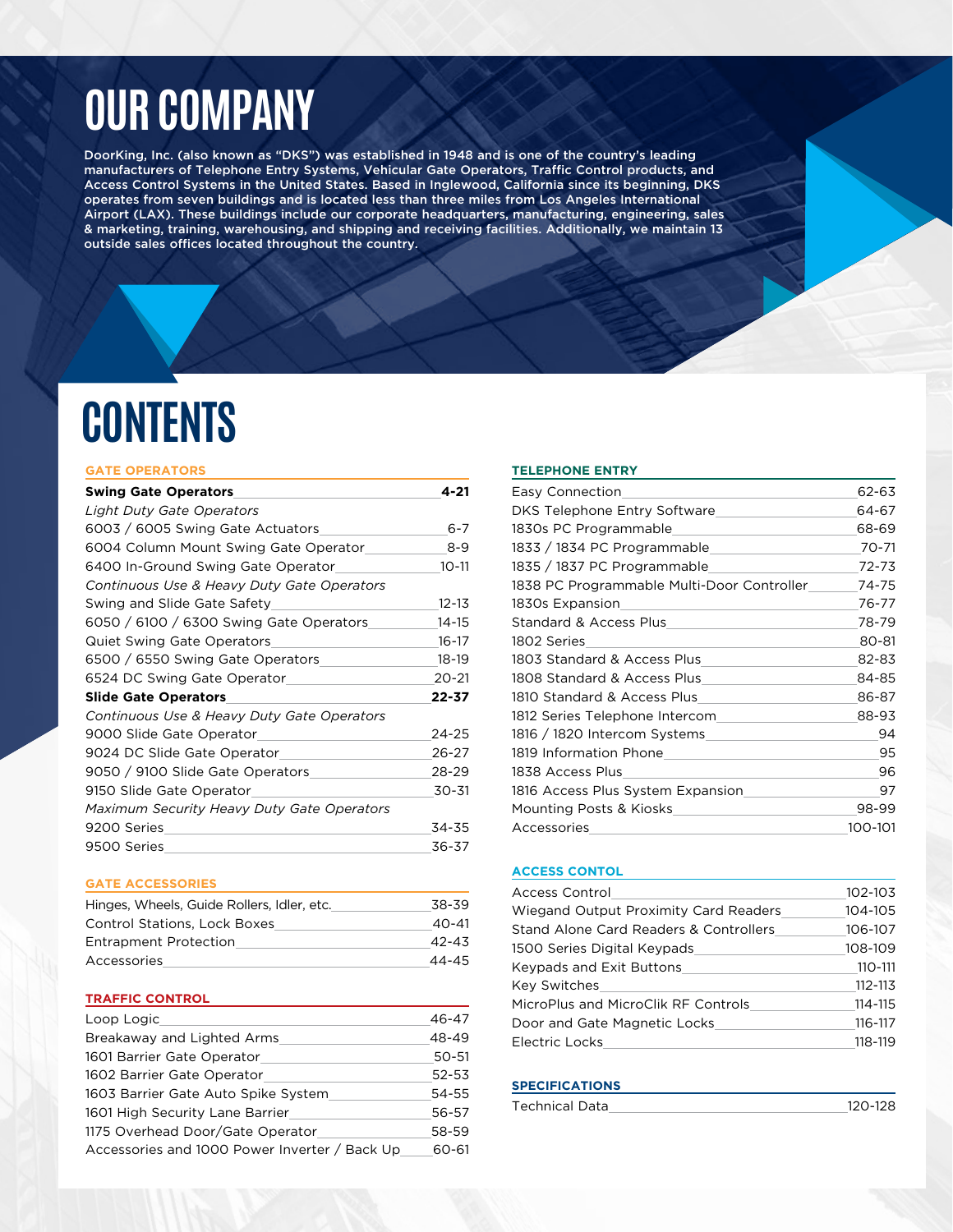# **APPLICATIONS** RESIDENTIAL, RETAIL & COMMUNITIES





**RESIDENTIAL** Design a fully customized solution for unparalleled access control to your home - providing a safe, peaceful place for your family.





#### **APARTMENTS & COLLEGE RESIDENCE HALLS**

For safety and security purposes, access into and, in some cases, within a building can be easily controlled. Granting resident access & providing communication with guests is a must.





**>**

#### **COMMERCIAL & INDUSTRIAL**

**COMMUNITIES** Access control starts right at the

Employers have a full range of solutions to protect employees and guests, and prevent unauthorized access with versatile access points.

**COMPLEX & GATED** 





**MIXED USE BUILDINGS**  Design a fully customized solution for unparalleled access control to your home





**PARKING** Whether a single parking

lot or a multi-floor parking structure, DKS products can help control access and manage traffic flow.







**SELF** STORAGE Complete turn-key self storage solutions to help manage your property – from gate operators to access control to management software.



#### **MAXIMUM SECURITY**

Ideal for airports, seaports, military bases, government buildings, and infrastructure (electric plants, water treatment facilities, dams, etc.).